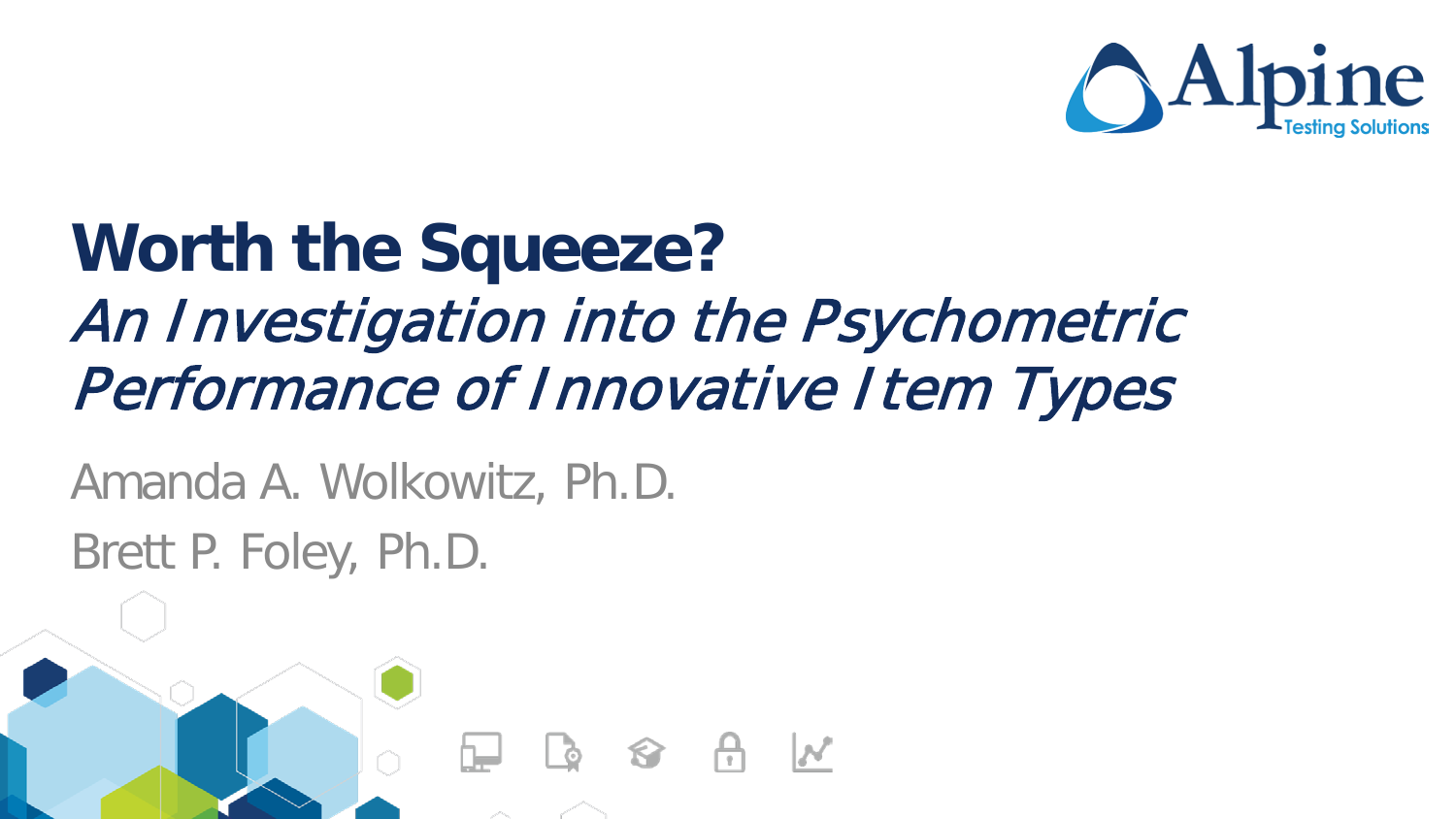#### Case Study

- » Large Credentialing Program
- » 6 related exams
- » Launched a major revision
- » Integrated new item types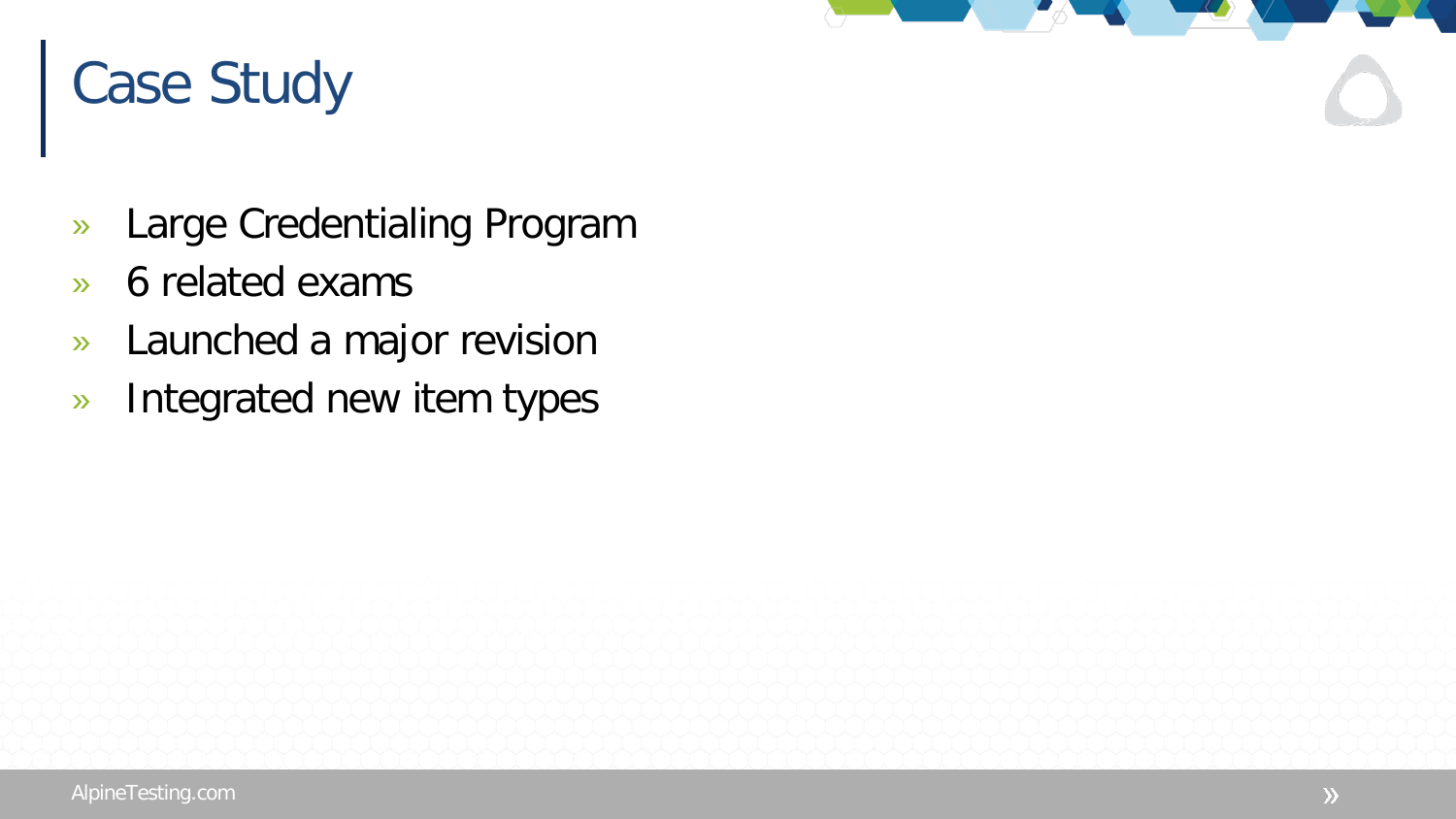### Item Types

- » Historic
	- Standard Multiple Choice (SMC)
	- Check All that Apply (CATA)
	- Quantitative Fill-in-the-Blank (QFIB)
- » New
	- Hotspot (HS)
	- Drag and Place (DnP)
- » All dichotomously scored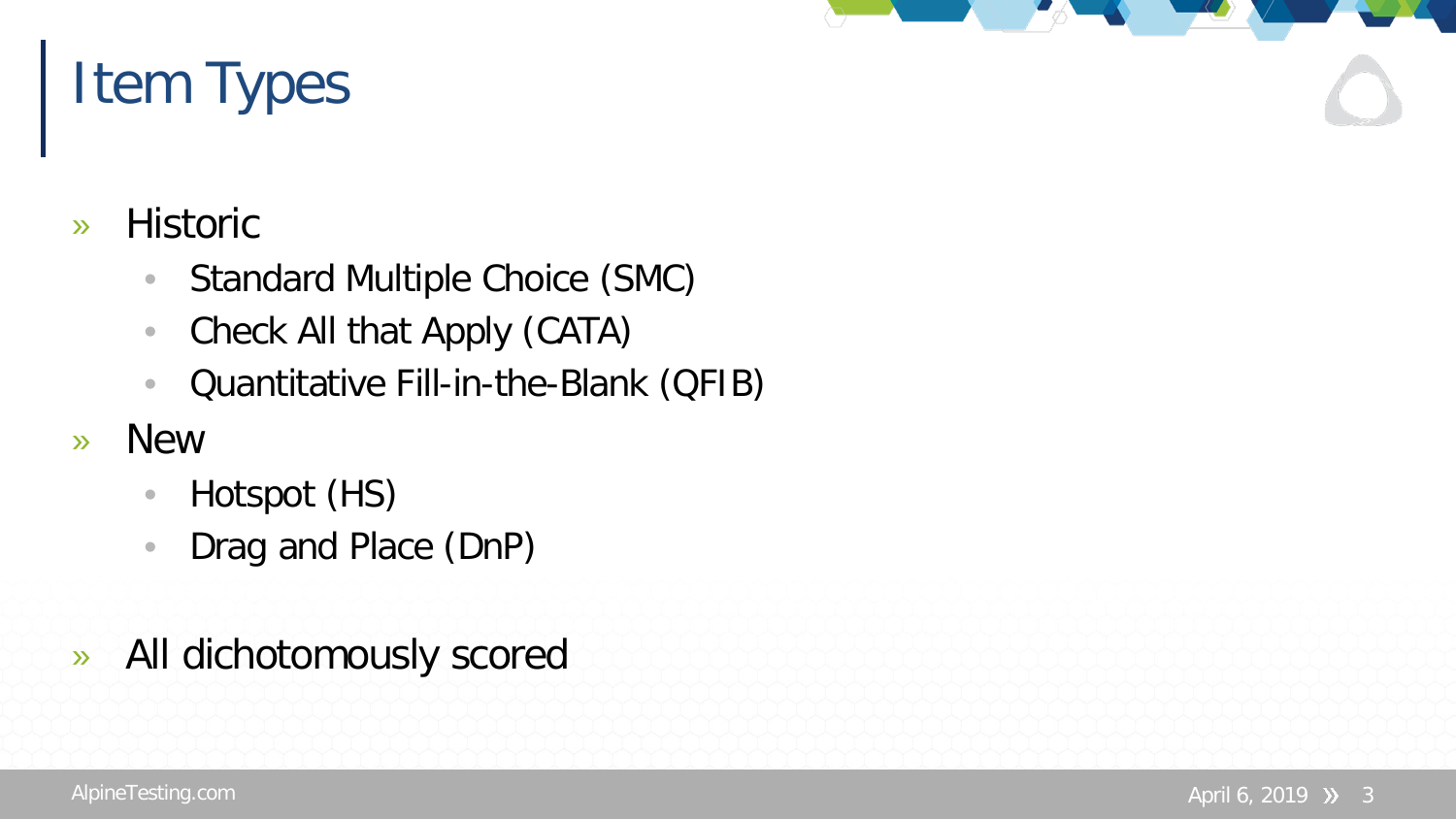### Example Check-All-That-Apply

After a bizarre turn of events, the embarassed boy returned to his home. He had commited a big mistake and felt that it was necessary to apologize to his parents immediately.

Which words are spelled incorrectly in the sentences above? Select all that apply.

- A. bizarre
- B. embarassed
- C. commited
- D. apologize
- E. immediately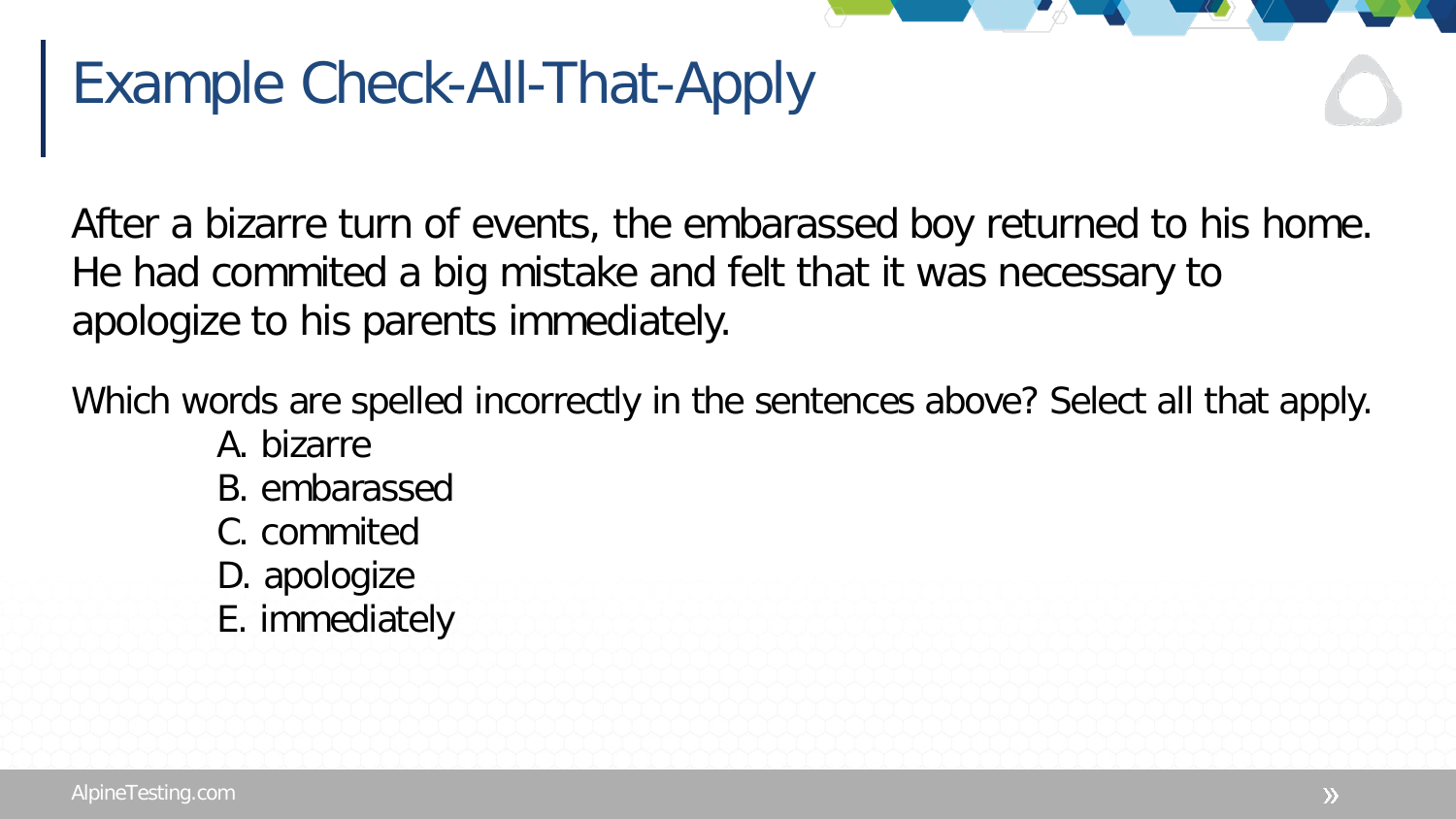#### Example Quantitative Fill-in-the-Blank

Apples costs \$1.00 per pound at a local grocery store. The tax rate is 4.00%. If someone buys 5 pounds of apples, how much will the apples cost after tax?

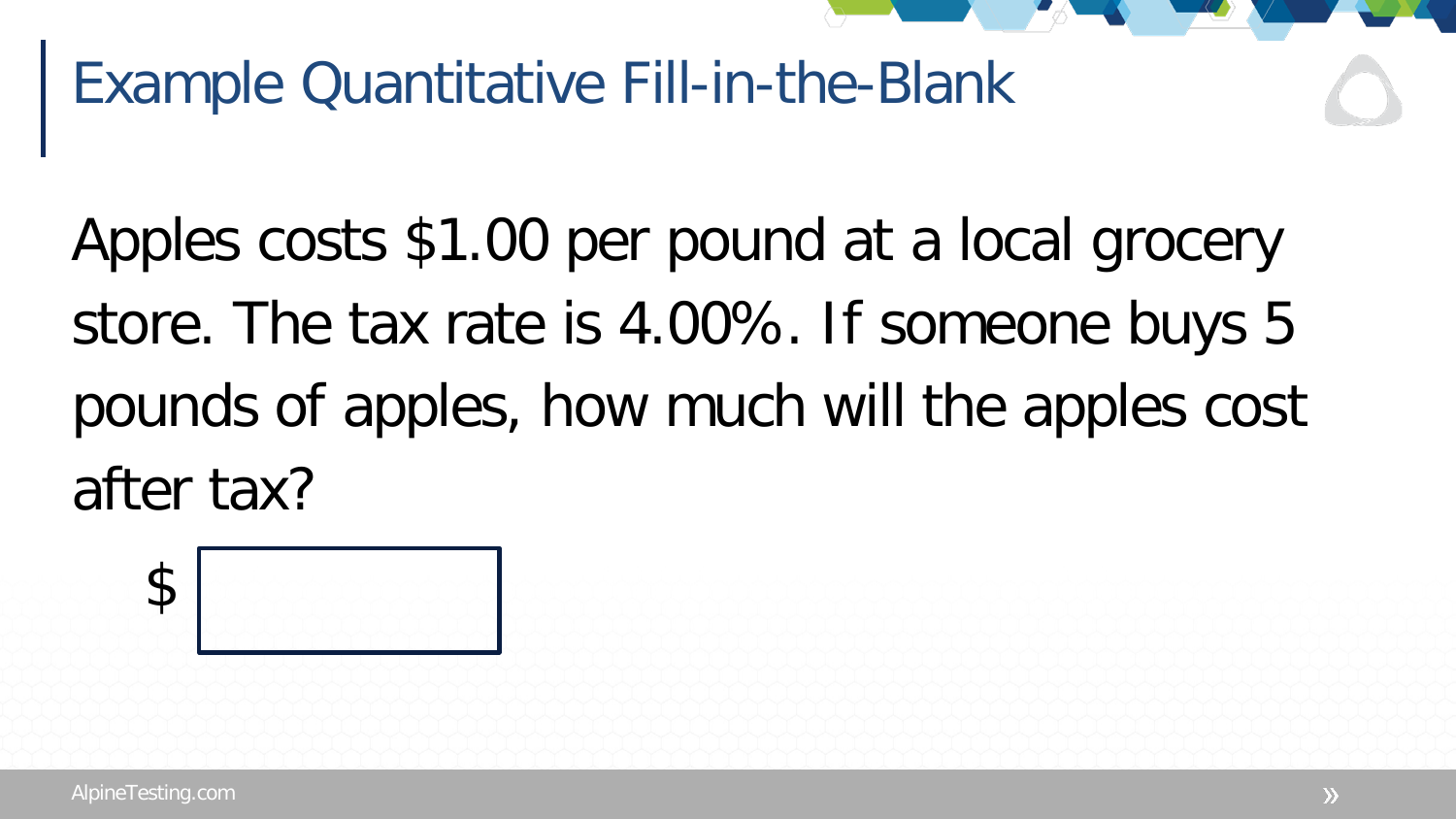### Hotspot Example



Click on the area of the picture known as the *middle metacarpal*.

AlpineTesting.com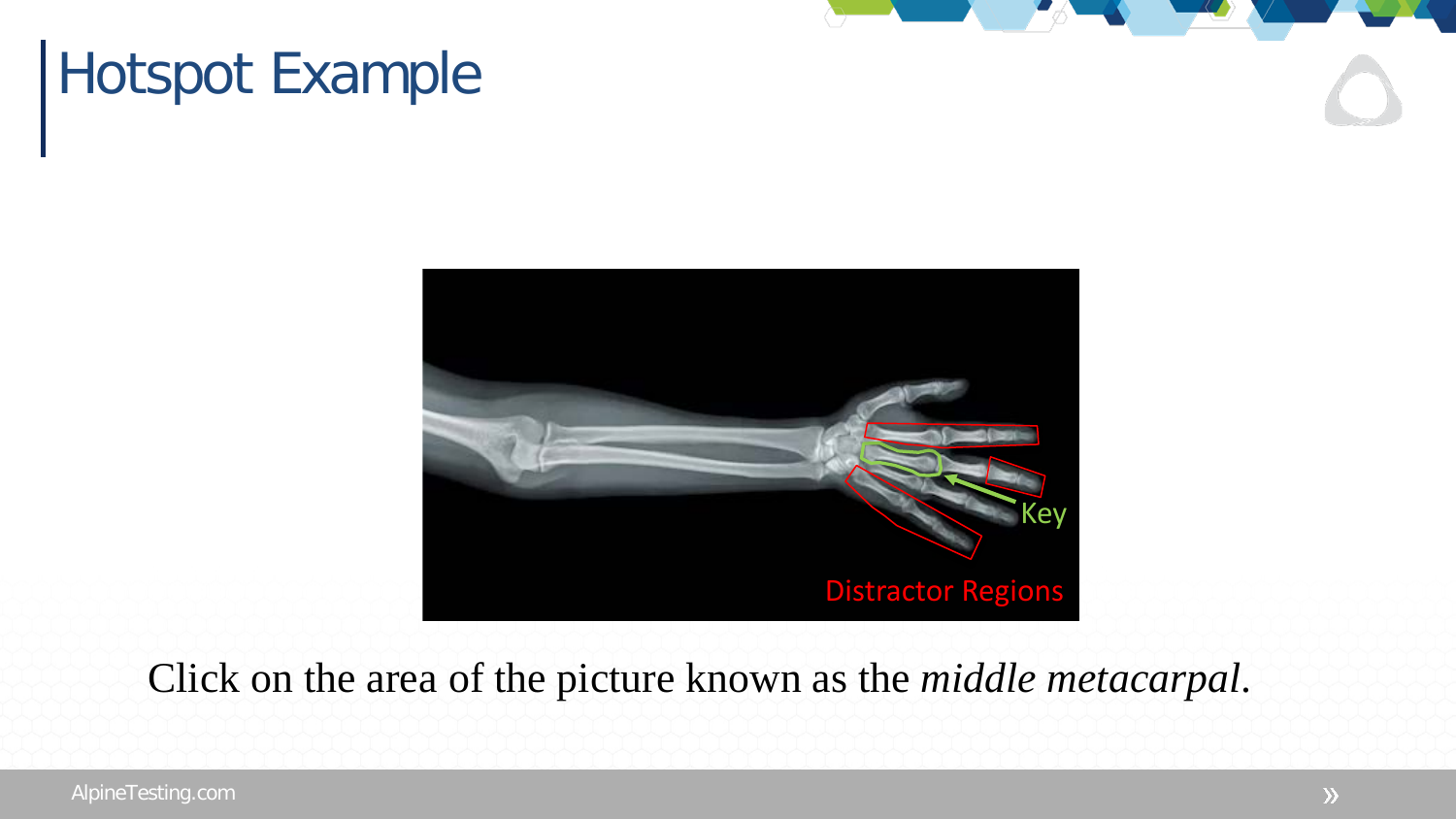#### AlpineTesting.com

#### Example Drag and Drop



Place the wars into chronological order in the space provided.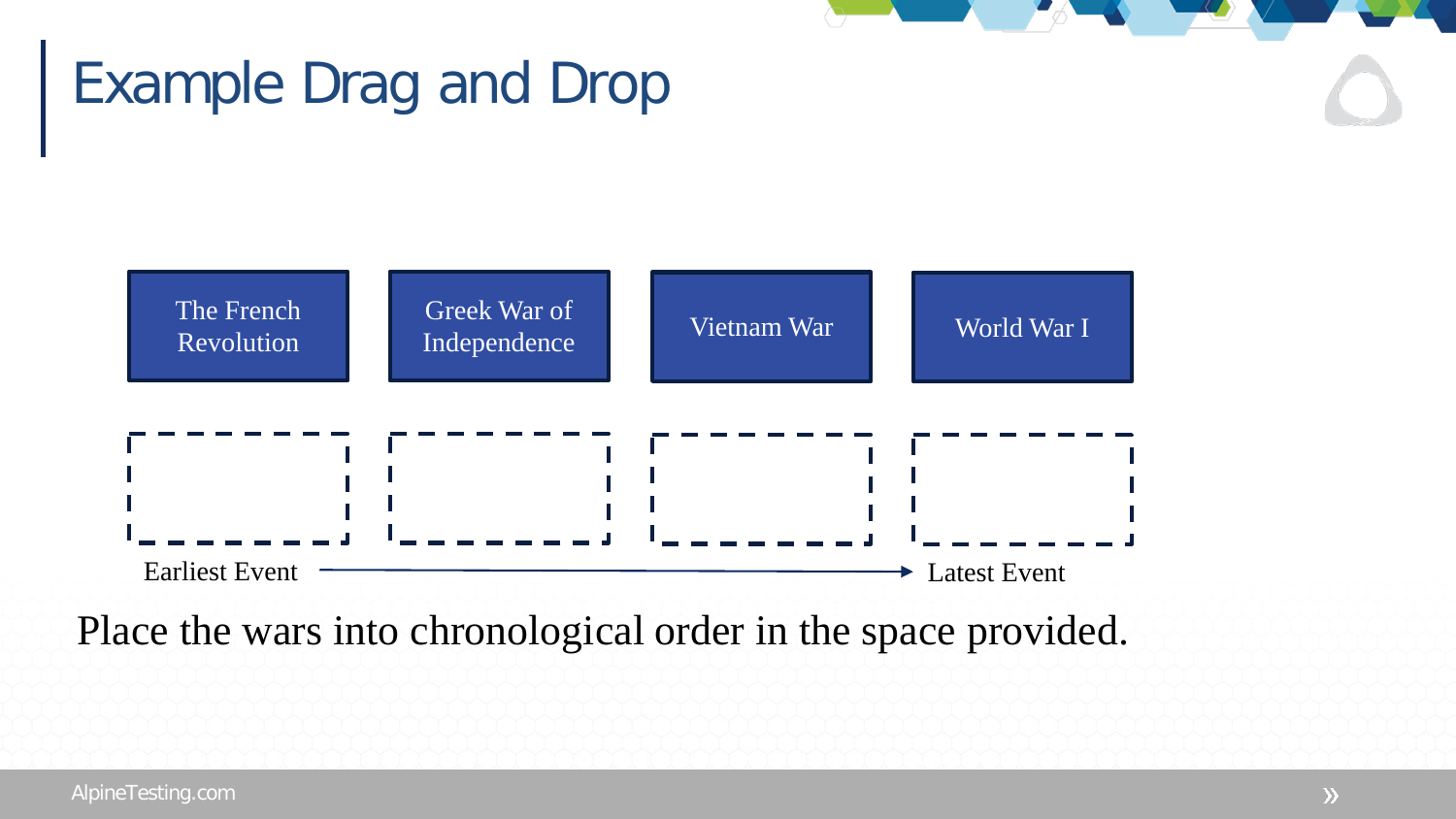#### Evaluate Psychometric Performance of Item Types

- » Compared…
	- difficulty
	- response time
	- discrimination
	- statistical flagging
	- contribution to accuracy at the cut score
- » Distractor area analysis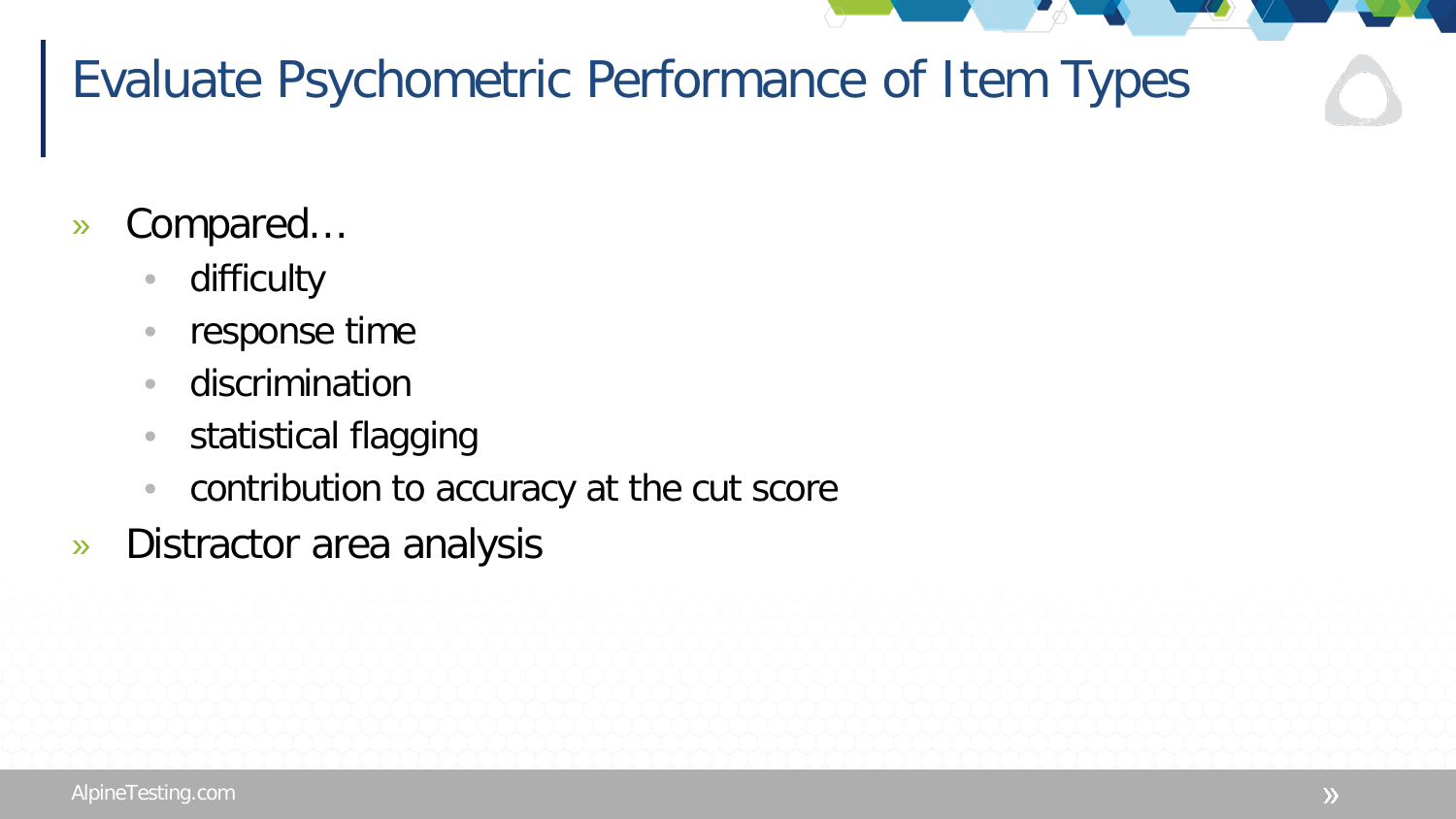#### Exam Summary

- » 6 Exams
- » 4-6 forms per exam
- » 185-1463 candidates per form

| <b>Item Type</b> | Exam 1 |     | Exam 2 Exam 3 Exam 4 |     | Exam 5 Exam 6 |     |
|------------------|--------|-----|----------------------|-----|---------------|-----|
| <b>SMC</b>       | 127    | 129 | 124                  | 183 | -24           | 211 |
| <b>CATA</b>      | 35     | 47  | 62                   | 33  | 46            | 37  |
| <b>OFIB</b>      | 13     |     |                      | 28  | 28            | 26  |
| <b>HS</b>        | 36     | 24  |                      | 45  |               | 47  |
| <b>DnP</b>       |        | 22  |                      | 35  |               | 28  |

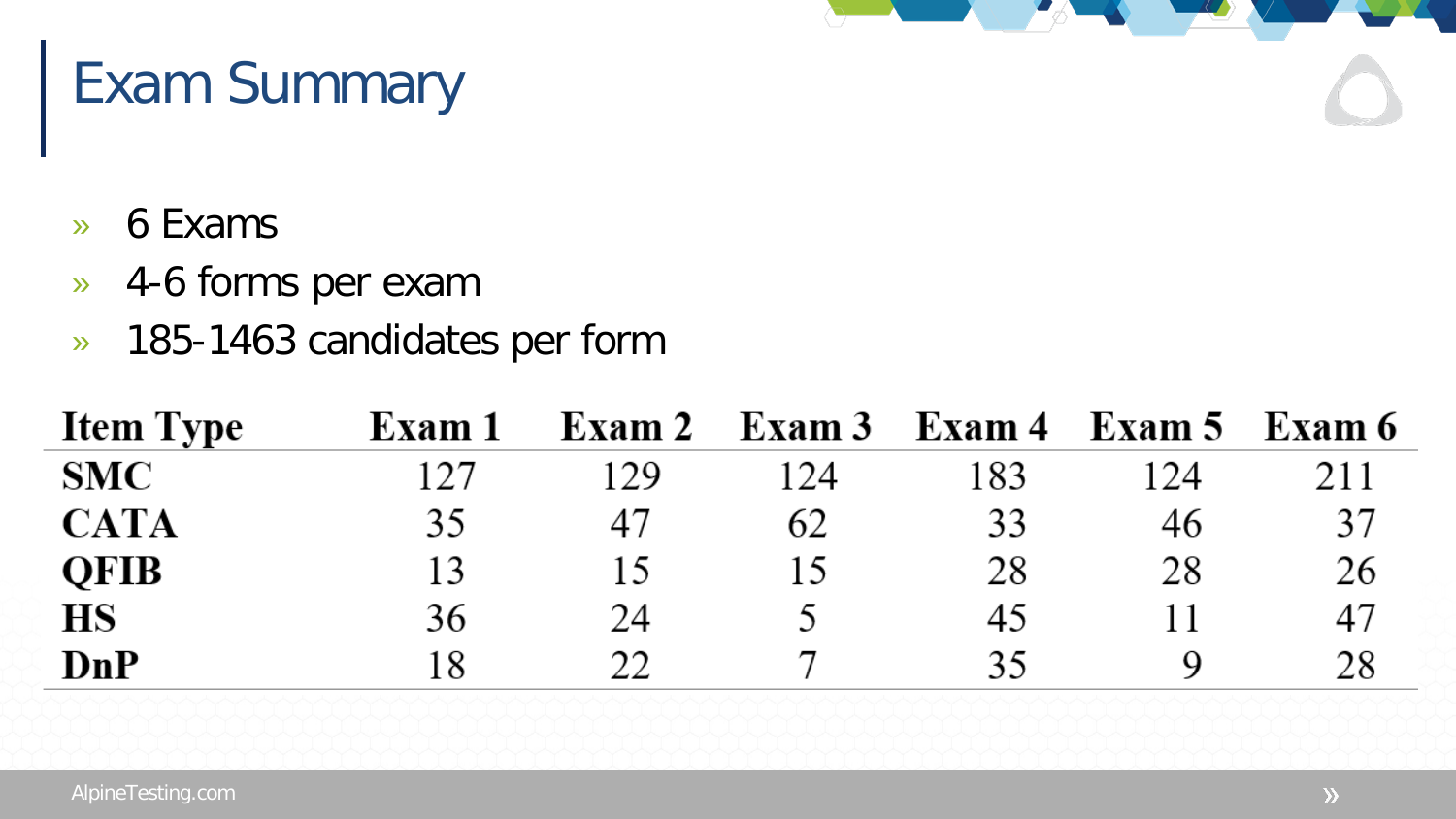### Item Performance: P-values

| Median Difficulty |
|-------------------|

|      | <b>Multiple</b> | <b>Check All</b> | Fill-in-the- |                 |             |
|------|-----------------|------------------|--------------|-----------------|-------------|
|      | Choice          | that Apply       | <b>Blank</b> | <b>Hotspots</b> | Drag and    |
| Exam | (SMC)           | (CATA)           | (QFIB)       | (HS)            | Place (DnP) |
| 1    | 0.72            | 0.47             | 0.17         | 0.51            | 0.52        |
| 2    | 0.74            | 0.55             | 0.51         | 0.55            | 0.20        |
| 3    | 0.64            | 0.54             | 0.47         | 0.75            | 0.62        |
| 4    | 0.68            | 0.46             | 0.43         | 0.74            | 0.54        |
| 5    | 0.65            | 0.39             | 0.51         | 0.74            | 0.50        |
| 6    | 0.75            | 0.56             | 0.54         | 0.69            | 0.43        |

 $1$ Darker shading = more difficult (among item types within that exam)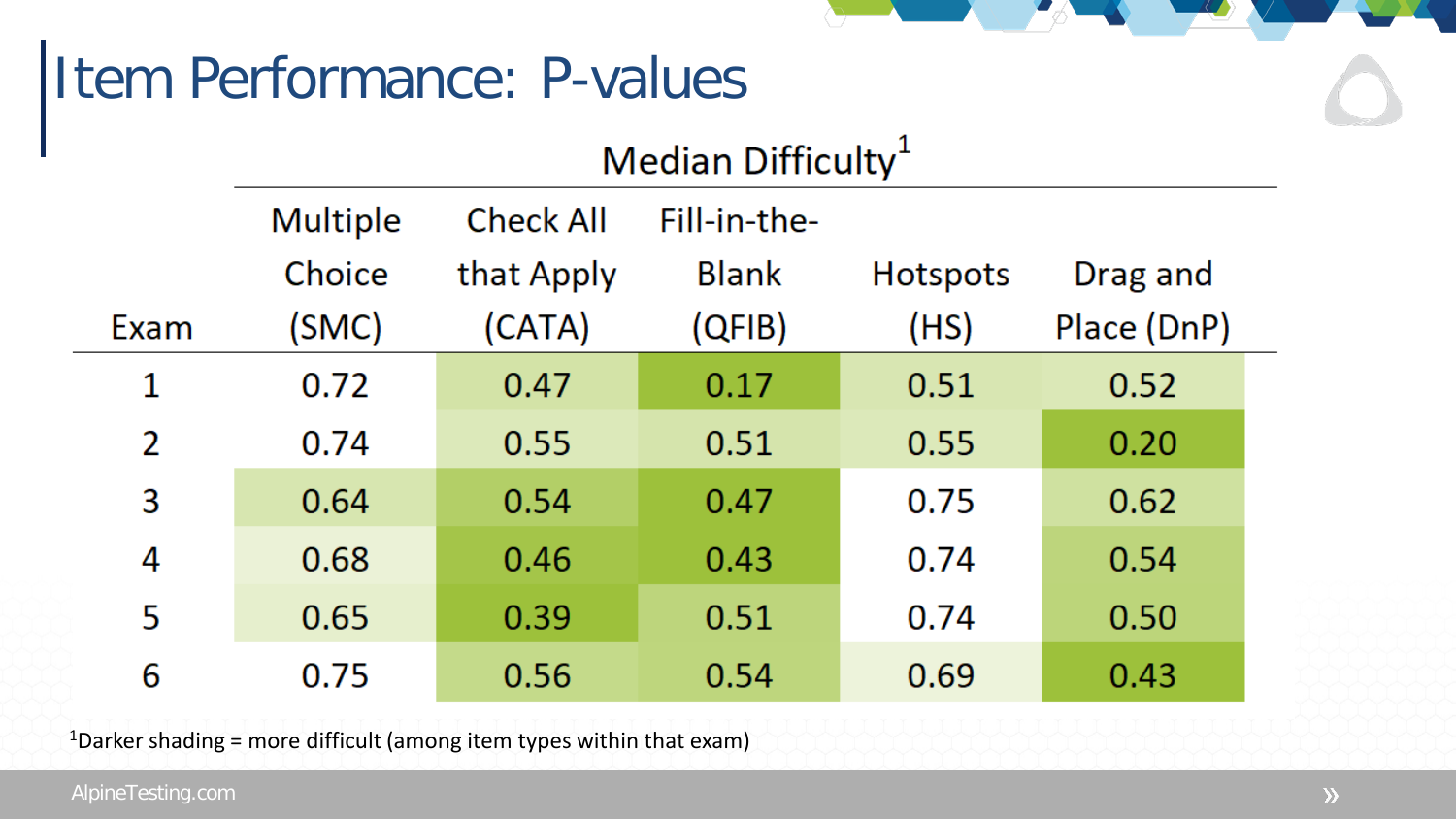## Item Performance: Response Times

#### Median Time<sup>2</sup>

|      | <b>Multiple</b> | <b>Check All</b> | Fill-in-the- |                 |             |  |
|------|-----------------|------------------|--------------|-----------------|-------------|--|
|      | Choice          | that Apply       | <b>Blank</b> | <b>Hotspots</b> | Drag and    |  |
| Exam | (SMC)           | (CATA)           | (QFIB)       | (HS)            | Place (DnP) |  |
| 1    | 62              | 100              | 245          | 131             | 197         |  |
| 2    | 58              | 81               | 201          | 128             | 118         |  |
| 3    | 57              | 67               | 231          | 97              | 178         |  |
| 4    | 66              | 93               | 197          | 88              | 162         |  |
| 5    | 57              | 87               | 197          | 73              | 164         |  |
| 6    | 61              | 76               | 158          | 81              | 113         |  |

<sup>2</sup>Darker shading = candidates take more time (among item types within that exam)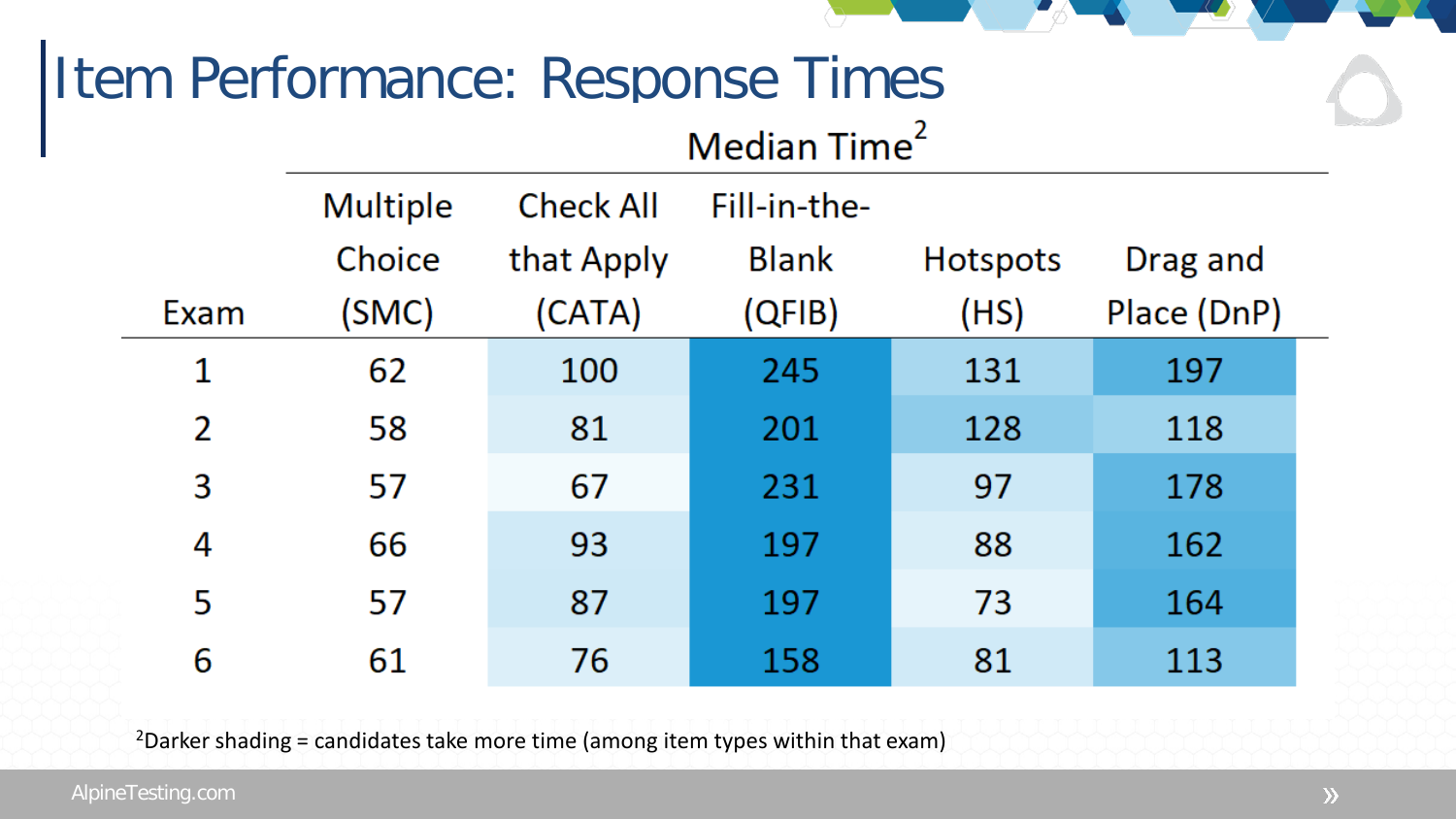## Item Performance: Item-Score Correlations

#### Median ISC<sup>3</sup>

|      | <b>Multiple</b> | <b>Check All</b> | Fill-in-the- |                 |             |
|------|-----------------|------------------|--------------|-----------------|-------------|
|      | Choice          | that Apply       | <b>Blank</b> | <b>Hotspots</b> | Drag and    |
| Exam | (SMC)           | (CATA)           | (QFIB)       | (HS)            | Place (DnP) |
| 1    | 0.24            | 0.24             | 0.30         | 0.13            | 0.32        |
| 2    | 0.22            | 0.24             | 0.33         | 0.15            | 0.19        |
| 3    | 0.22            | 0.25             | 0.34         | 0.25            | 0.24        |
| 4    | 0.18            | 0.19             | 0.20         | 0.22            | 0.23        |
| 5    | 0.19            | 0.19             | 0.24         | 0.21            | 0.21        |
| 6    | 0.25            | 0.29             | 0.32         | 0.25            | 0.26        |

3Darker shading = higher discrimination (among item types within that exam)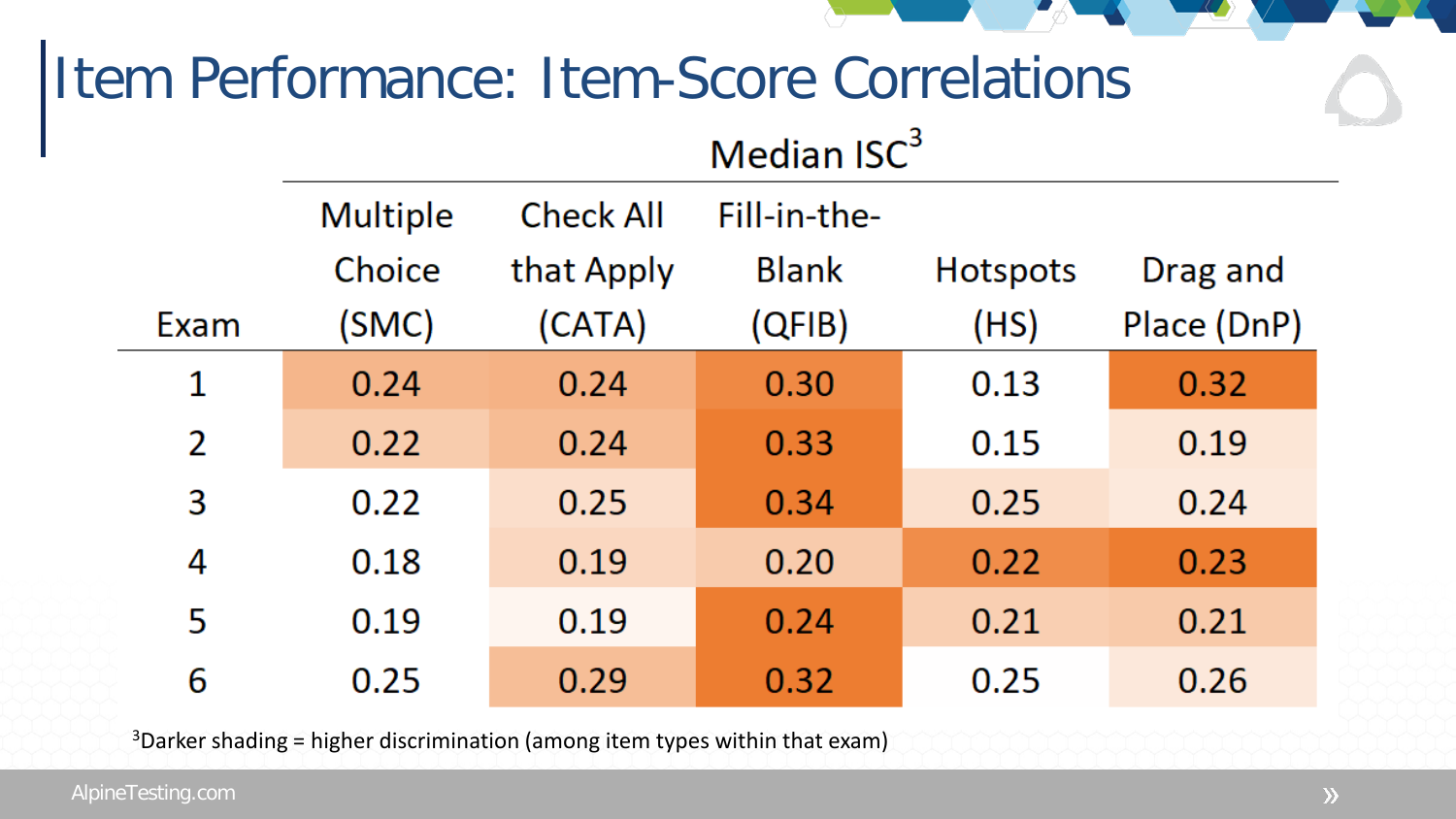### Item Performance: Statistical Flags

#### % of Items with Statistical Flags<sup>4</sup>

|      | <b>Multiple</b> | <b>Check All</b> | Fill-in-the- |                 |             |
|------|-----------------|------------------|--------------|-----------------|-------------|
|      | Choice          | that Apply       | <b>Blank</b> | <b>Hotspots</b> | Drag and    |
| Exam | (SMC)           | (CATA)           | (QFIB)       | (HS)            | Place (DnP) |
| 1    | 11%             | 24%              | 53%          | 40%             | 43%         |
| 2    | 12%             | 22%              | 21%          | 18%             | 44%         |
| 3    | 12%             | 19%              | 40%          | 13%             | 36%         |
| 4    | 19%             | 30%              | 35%          | 17%             | 25%         |
| 5    | 10%             | 39%              | 18%          | 22%             | 34%         |
| 6    | 14%             | 11%              | 23%          | 19%             | 33%         |

4Darker shading = more flagged items (among item types within that exam)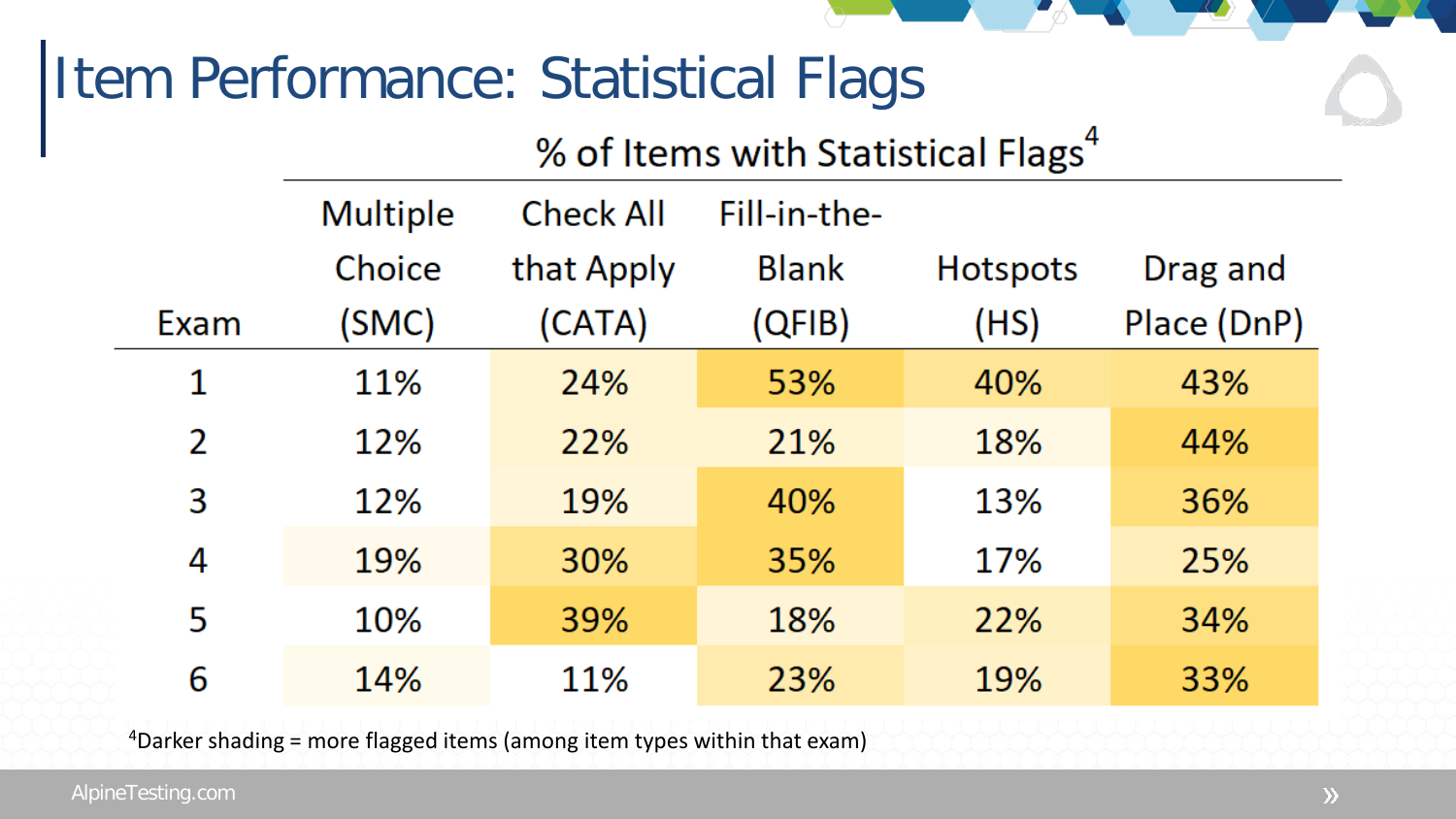#### Item Performance: Contribution to Precision



April 6, 2019 >> 14

AlpineTesting.com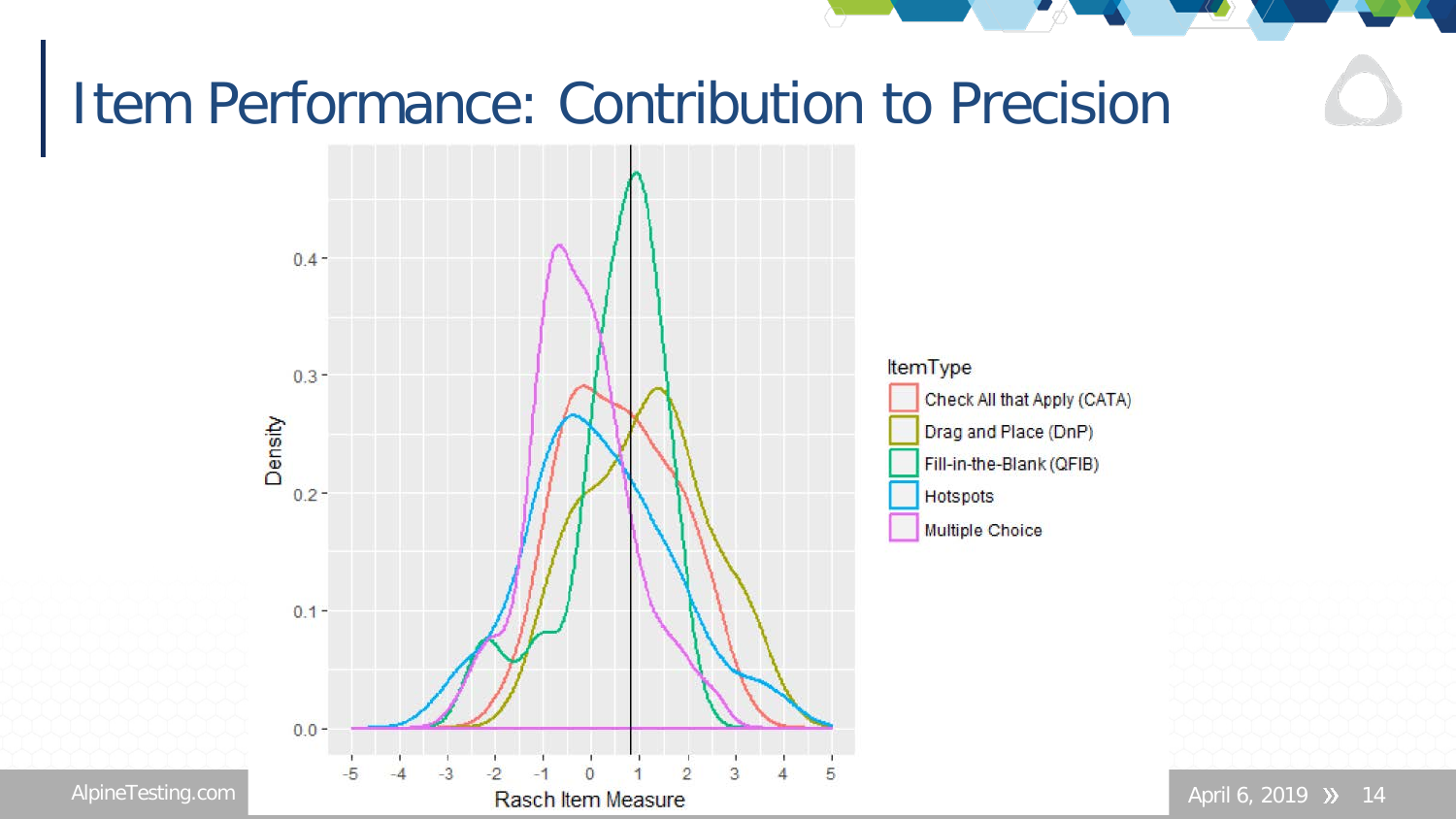#### Item Performance: Contribution to Precision



AlpineTesting.com

April 6, 2019  $\cancel{)}$  15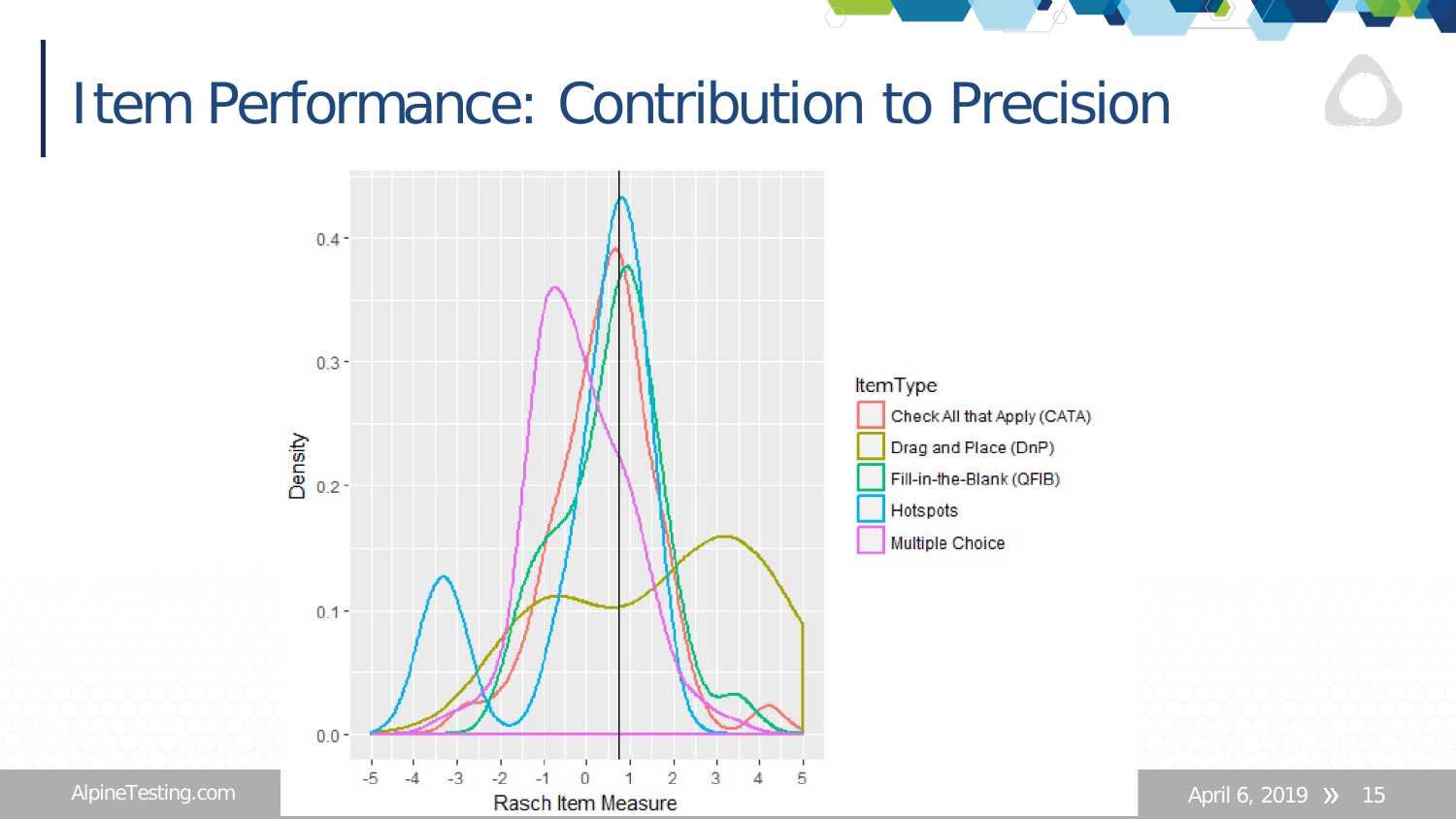

Percent of Items in which At Least 20% of Candidates Selected a Region Outside of the **Designated Distractor Regions** 

| Item Type Exam 1 Exam 2 Exam 3 Exam 4 Exam 5 Exam 6 |        |        |       |        |     |        |
|-----------------------------------------------------|--------|--------|-------|--------|-----|--------|
| DnP                                                 | $33\%$ | $32\%$ | $0\%$ | $14\%$ | 22% | $11\%$ |
| <b>HS</b>                                           | 28%    | $13\%$ | 20%   | $20\%$ | 18% | $6\%$  |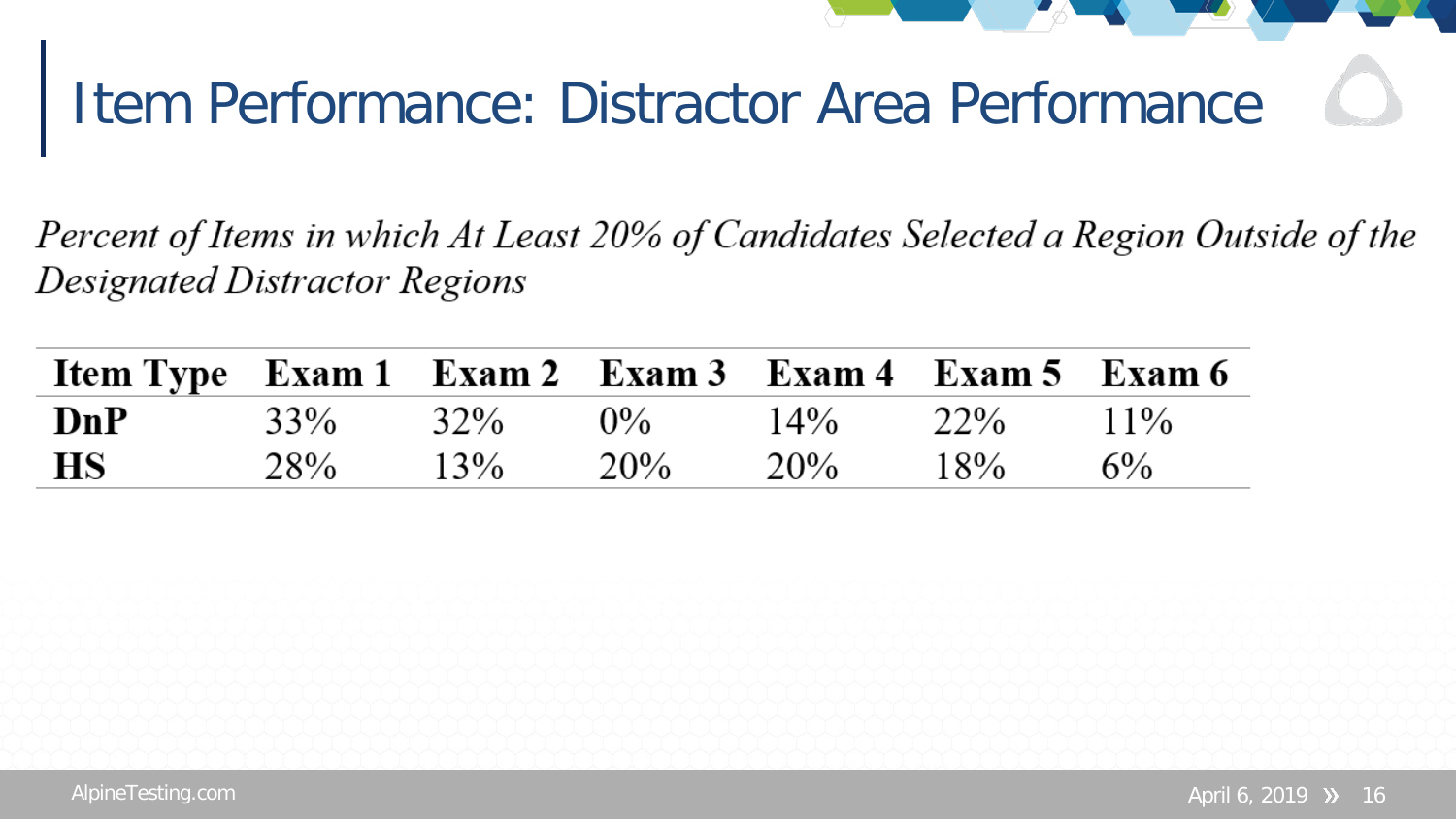#### **Discussion**

#### » QFIB & DnP

- More Difficult
- More Time to Respond
- More Stat Flags
- Higher ISC

#### » HS

- Easier
- Moderate Response Time
- Lower ISC

#### » CATA

- More Difficult
- Moderate Response Time
- Moderate ISC

- » SMC
	- Easier
		- Shortest Response Times
	- Lower ISC
	- Fewest Stat Flags
	- Furthest from Cut Score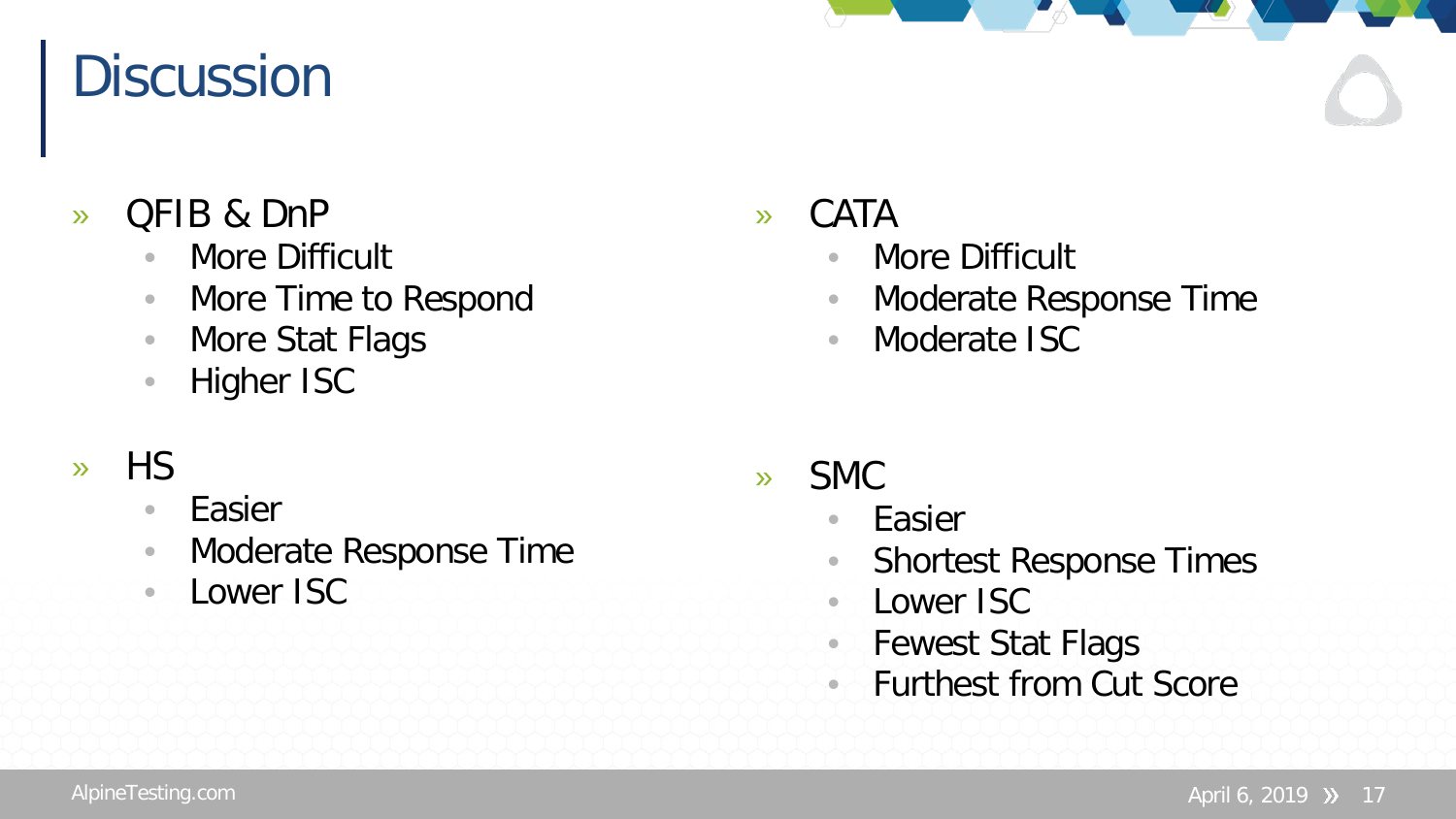#### Limitations

- » Single program
- » Early in exam version lifecycle
	- New content
	- Learning curve (writers and candidates)
	- Potentially atypical candidates
- » Inconsistent results across exams